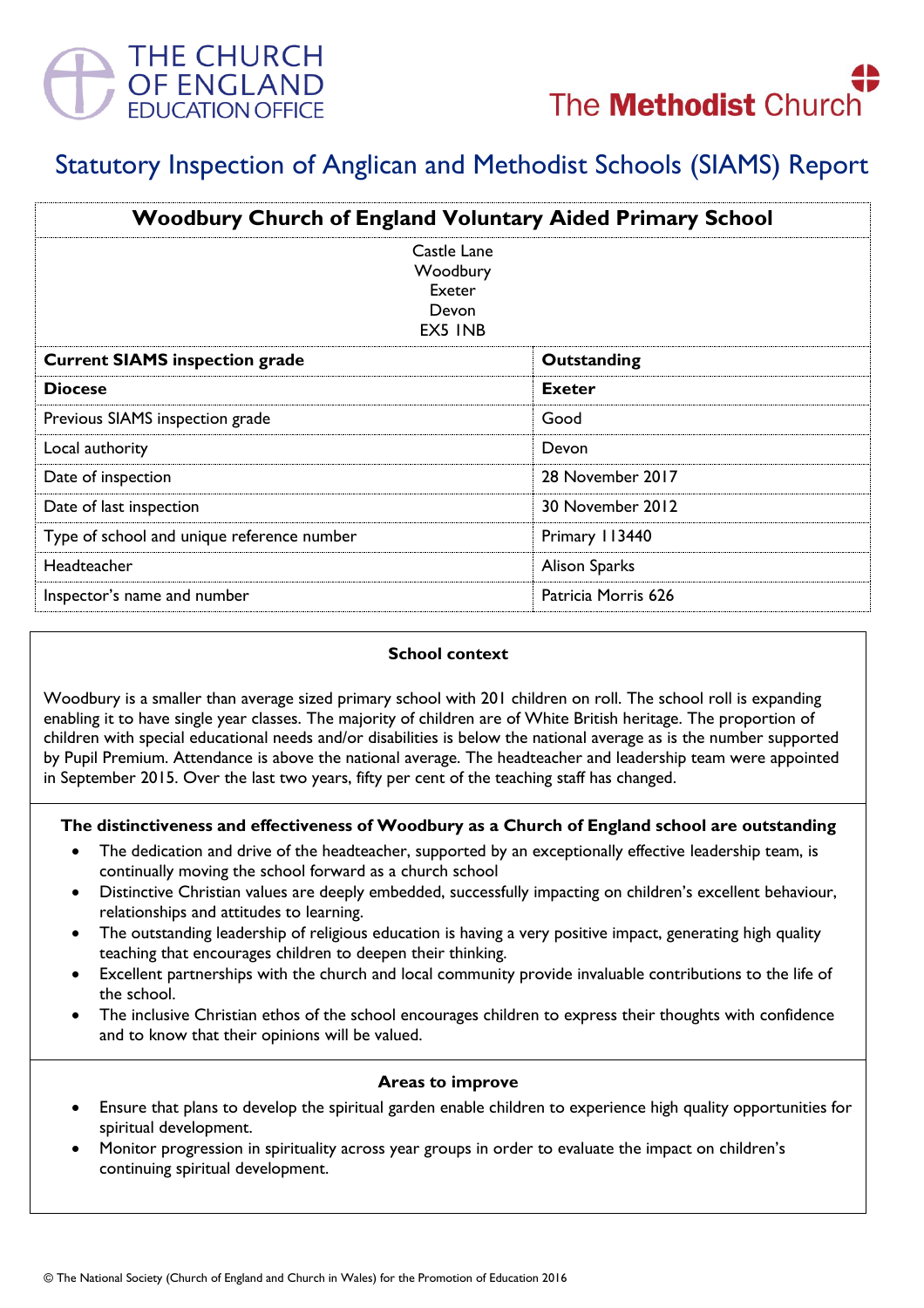# **The school, through its distinctive Christian character, is outstanding at meeting the needs of all learners**

The Christian ethos and welcoming atmosphere of Woodbury school is apparent from the first moment you enter. Six distinctive core Christian values of love, forgiveness, generosity, respect, trust and courage are made explicit and deeply embedded in the daily life of the school. Deciding these values evolved over a year and involved the whole school community. Children speak of the importance of this process and how they debated about 'how values would look and be reflected in our school'. Children led a series of high quality presentations on different values, which generated a genuine sense of ownership. They explain how they use their fingers to remember each value with 'love as the central link in the palm of our hand'. Values are firmly linked to Bible stories and the teachings of Jesus. They set new aspirations for children and permeate every aspect of school life. Children are proud when they receive a certificate to show a value in action and when their names are then written on leaf templates and hung from a tree in the hall. One child stated that, 'you should see the tree by the end of the year, so full of values, it is beautiful'. Values make a distinctive contribution to the Christian character of the school, which has a very high profile and inspires everything in which the school is involved. This is seen in the excellent relationships within the school community, outstanding behaviour and positive attitudes to learning. There is a highly developed interpretation of spirituality within the school with children thoughtfully explaining spirituality as 'reflecting on, and respecting, the world's beauty' and 'your inner soul changing your outer behaviour'. Opportunities to support children's spiritual development are identified across the curriculum and are evidenced in displays. Children are enthusiastically looking to develop an outdoor spiritual garden and are confident about how this will look in practice. Such experiences have a positive impact on children's spiritual development and encourage positive attitudes about themselves, others, the world around them and beyond. The school are now exploring ways to monitor progression in spiritual development across the school. Religious education (RE) makes invaluable contributions to children's spiritual development by providing challenging questions to extend children's thinking and discussions to 'dig deeper' into their thoughts and opinions. It consistently promotes Christian values and makes a significant contribution to the Christian distinctiveness of the school. Leaders strongly believe that children need to be literate about religion so work hard to develop children's understanding that Christianity is global. This is extremely well supported through established links with a Christian run orphanage school in Northern Tanzania, which involves regular contact through letters and an annual visit from the leader of the school. There is a high degree of respect for other cultures and beliefs, which is promoted in many excellent ways including meeting visitors from other faiths and visiting different places of worship. This is further enriched through well-established links with a multi-cultural school in Bristol. Annual visits are mutually beneficial as they allow children from both schools to experience the culture and surroundings of different communities. The impact of both partnerships is invaluable in supporting children's understanding of the wider world in which they live.

# **The impact of collective worship on the school community is outstanding**

Collective worship has a very high priority and plays an important role in the life of the school. Worship is strongly underpinned by Christian values, their links to Bible stories and the teachings of Jesus, and their relevance to children's lives today. For example, after exploring the current value of generosity in Bible stories, children further developed the idea of having 'generosity trees' in classrooms to show ways they illustrate the value. Planning of worship is extremely thorough and well organised with the support of 'Roots and Fruits' materials. Children are further engaged by the creative use of puppets, drama and music. The school's belief that 'participation is the key' ensures a positive impact on all members of the school community with children regularly planning and leading worship. The children's ethos group are particularly pro-active to initiate worship in response to national disasters. Prayer and reflection time are an important part of worship. Children have an excellent understanding of the purpose of prayer as 'a time to open up and talk to God'. A prayer box encourages children to write their own prayers to be shared throughout the day. Prayer spaces in classrooms are highly valued and well used. The ethos group continually consider ways to improve these areas and are currently planning to provide a screen to enable prayer to be more private, in response to children's requests. The partnership with the local church is very strong. The church is used on numerous occasions for special festivals, art and craft activities, family services and to support RE lessons. Children are proud of their connections with the church and see it as an extension of school. A variety of leaders gives children rich experiences of worship and supports their understanding of a range of Anglican traditions and the liturgical colours of the church year. Such opportunities give children a very good perception of Christian festivals. There is an impressive worship programme, across year groups, with ideas to support children's growing understanding of the Trinity. The impact of this is seen in children's maturing interpretations ranging from, 'God is the Father, Son and Holy Spirit' to 'God is our Father who looks after us, He sent His Son into the world and now the Holy Spirit is inside and around us' and 'These are three aspects of one God.' Monitoring and evaluation of worship takes place in a variety of ways, by all stakeholders, providing a comprehensive insight into the positive influence of worship across the school community.